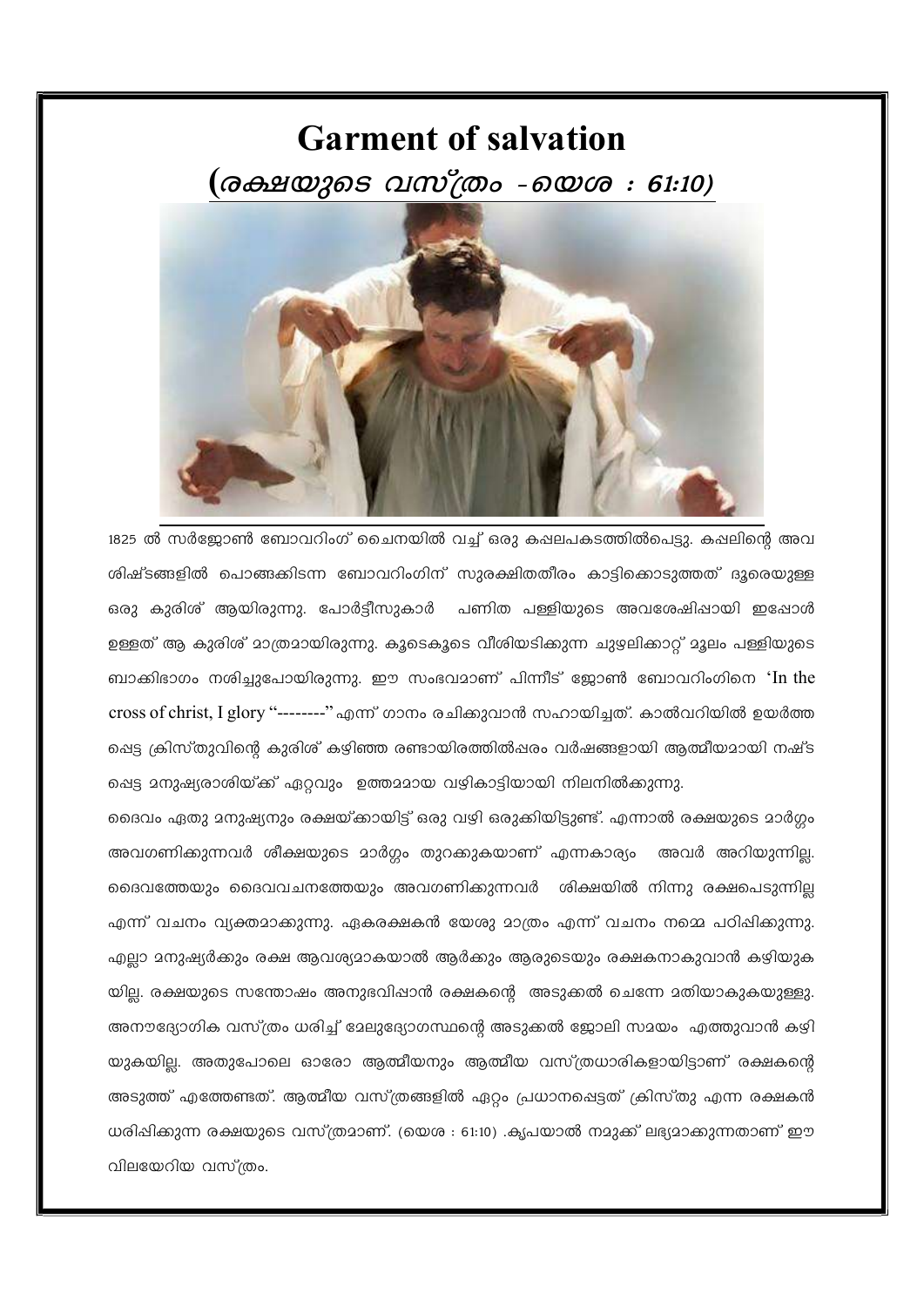# രക്ഷയുടെ വസ്ത്രം ലഭ്യമാക്കുവാനുള്ള '5' പടികൾ

#### 1, പാപബോധം

1998 ൽ ജുപ്പാൻ വിമാനത്താവളത്തിൽ നിന്ന് പറക്കുവാൻ തയ്യാറായ ഒരു വിമനം പെട്ടെന്ന് ഉദ്യമം അവസാനിഷിച്ചു. ശക്തമായ ഒരു കാറ്റുപോലെ ഒരു വലിയകൂട്ടം തേനീച്ചകൾ വന്ന് തുങ്ങിക്കിട ന്നതാണ് കാരണം. അപകടം മനസ്സിലാക്കിയ ഉദ്യോഗസ്ഥർ അതിന് പരിശീലനം ലഭിച്ച ആളുകളു മായി എത്തി അവയെ മാറ്റിയശേഷമാണ് വിമാനം പുറപ്പെട്ടത്. യാത്രതടയുവാൻ ചെറുജീവിക ളായാലും കൂട്ടമായി വന്നാൽ കഴിയും എന്ന ബോധം ഒരു വലിയ അപകടം ഒഴിവാക്കി. അതു പോലെ ചെറിയ ചെറിയ പാപങ്ങൾ അനവധി ആയാൽ നമ്മുടെ ജീവിതയാത്രതകരാറിലാക്കും എന്ന ബോധം നമുക്കുണ്ടാകണം. ഇതിന് പരിഹാരം കാട്ടുവാൻ നമ്മെ സഹായിക്കുന്നത് ദൈവ വചനമാണ്. സദൃ :(30:5) ൽ നിന്നും ശുദ്ധിയുള്ള വചനം നമ്മിലെ അശുദ്ധിമാറ്റുന്നു എന്ന് കാണു ന്നു. ലൂക്കോ :19:2-7 വരെ യുള്ള ഭാഗത്ത് സക്കായികുണ്ടായ പാപബോധം ശ്രദ്ധികുക. യേശു പേർ ചൊല്ലി വിളിച്ചപ്പോൾ പാപബോധം അവനിലുണ്ടായി.

### (2) പാപം ഏറ്റുപറഞ്ഞ് ഉപേക്ഷിക്കണം

ചിലർ പാപം ഏറ്റുപറയും പക്ഷേ പൂർണ്ണമായി ഉപേക്ഷിക്കുവാൻ തയാറാക്കുന്നില്ല. അതിനാ ലാണ് പടക് കരയിൽ നിന്ന് അല്പം കൂടി നീക്കുവാൻ യേശു ആവശ്യപ്പെടുന്നത്. അതായത് ജഢത്തിന്റെ കെട്ടുകളഴിച്ചശേഷം യേശുവിനുവേണ്ടി നിന്റെ ജീവിതപടക് മുൻപോട്ട് നീക്കുമോ? ചിലർ പാപം ഏറ്റു പറഞ്ഞു എന്ന് പറയുമ്പോഴും മറെച്ചു വയ്ക്കുവാൻ ശ്രമിക്കുന്നു. അതിന്റെ ലവും ഏറ്റു പറയുകയും അതിന്റെ പരിഹാരവും താൻ ചെയ്യുമെന്ന് വ്യക്തമാക്കുകയും ചെയ്യുന്നു.

 $read$  ലൂക്കോ $(19:8)$ 

## (3) വില നൽകി വീണ്ടെടുക്കുന്നു

വ്യർത്ഥവും പിതൃപാരമ്പര്യവുമുള്ള നടപ്പിൽ നിന്ന് നമ്മെ വീണ്ടെടുത്തത് എങ്ങനെ എന്ന് 1പത്രോ:1:19 ൽ വ്യക്തമാക്കുന്നു. സൗജന്യമായി നമുക്കു ലഭിച്ച ഈ ദാനത്തെ നാം നന്ദിയോടെ ഓർക്കുക.

#### 4, ക്രിസ്തുവിനെ ധരിക്കുക.

നമുക്ക് ആത്മീയ വസ്ത്രം നൽക്കുന്നതിനു വേണ്ടിയാണ് ക്രിസ്തു ക്രൂശിൽ യാഗമായത്. തുടർന്ന് വീണ്ടെടുക്കപ്പെട്ട നാം ക്രിസ്തുവിനോട് ചേരുവാൻ സ്നാനം ഏല്ക്കണം. മലിനസ്വഭാ